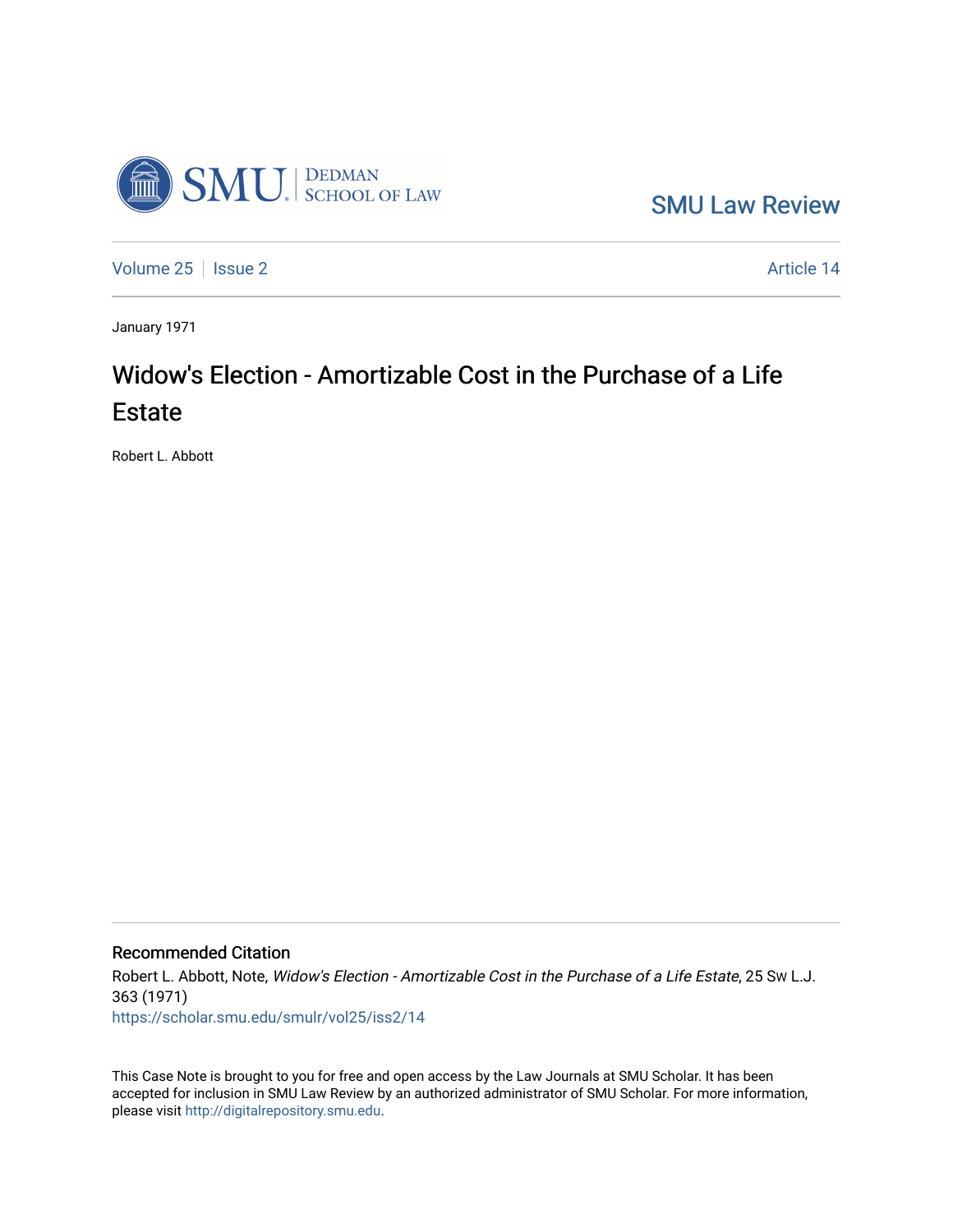## Widow's Election - Amortizable Cost in the Purchase of a Life Estate

In community-property states many wills provide that a widow, in lieu of taking her one-half share in the community property, may receive the income for life from a trust consisting of the entire community estate. Under section **167** (a) (2) of the Internal Revenue Code of **19541** widows have sought to amortize the cost of this exchange, claiming that it is a bargained-for sale and purchase.! The Commissioner, however, relying on section 273 of the Code,<sup>3</sup> has refused to allow any deduction for amortization. His position is that the widow, having acquired her life estate **by** bequest from her husband's testamentary disposition of his property, has paid nothing for the income rights and has no cost or capital investment to recoup via amortization.4 He has also pointed out that gift tax returns have been filed in connection with the transfer of the widow's remainder interest to the trust, indicating a gift of the widow's property rather than a sale or purchase.' The Commissioner, however, has only one case in support of this proposition.<sup>6</sup> The Tax Court<sup>7</sup> and Ninth Circuit<sup>8</sup> have recently upheld the widow's right to amortize the cost of the purchase. However, the amortizable cost has been limited to the actuarially computed value of the life estate in the deceased spouse's community property.

#### I. WIDOW'S ELECTION-A PURCHASE

**A** gift tax case, *Commissioner v. Siegal,'* has been cited often and generally followed in support of the proposition that the exchange of interests is a purchase for gift tax purposes.<sup>10</sup> In *Siegal* the Commissioner contended that the widow received no consideration for making the election,

*See* Gist v. United States, 296 F. Supp. **526** (S.D. Cal. 1968), *aff'd,* 423 F.2d **1118** (9th Cir. 1970); Estate of Christ, 54 P-H Tax Ct. Mem. **5** 54.46 (1970).

**'** Estate of Christ, *54* P-H Tax Ct. Mem. **5** 54.46, at 377 (1970).

0Helvering v. Butterworth, 290 U.S. *365* (1933). While the primary question in *Butterwort* was whether the trustee was allowed a deduction for income distributed to the widow, there was dictum to the effect that the widow, by accepting the provisions of her husband's will in lieu of her statutory rights, was not a purchaser of the income for life, but occupied the position of beneficiary of the trust. The Supreme Court carried this further by stating: "When she makes her election the widow decides to accept the benefits of the will with the accompanying rights and liabilities. In no proper sense does she purchase an annuity." *Id.* at 370. The impact of this case is lessened, however, by the fact that it did not arise in a community-property jurisdiction. *Butterworth* arose in Pennsylvania, where the widow's statutory interests in the husband's estate arise only *after* his death. The holding was ultimately limited to the narrow issue of whether the widow was a beneficiary under the terms of the applicable statute.

<sup>7</sup> Estate of Christ, 54 P-H Tax Ct. Mem.  $\hat{J}$  54.46 (1970)

**a** Gist v. United States, 423 F.2d **1118** (9th Cir. 1970).

9250 **F.2d** 339 (9th Cir. 1957).

<sup>10</sup> See, e.g., Estate of Vardell v. Commissioner, 307 F.2d 688 (5th Cir. 1962); Gist v. United<br>States, 296 F. Supp. 528 (S.D. Cal. 1968), af<sup>1,1</sup>d, 423 F.2d 1118 (9th Cir. 1970); Estate of Christ, 54 P-H Tax Ct. Mem. 5 54.46, **at 378** (1970).

**<sup>&#</sup>x27;** This section allows as a "depreciation deduction a reasonable allowance for the exhaustion **...** of property held for the production of income." INT. REV. **CODE** of 1954, *S* 167(a) (2).

<sup>&</sup>lt;sup>2</sup> See, e.g., Gist v. United States, 296 F. Supp. 526 (S.D. Cal. 1968),  $aff^3$ , 423 F.2d 1118<br>(9th Cir. 1970); Estate of Christ, 54 P-H Tax Ct. Mem. **9** 54.46 (1970).<br><sup>3</sup> INT. REV. CODE of 1954, § 273, provides that "[a]m

of a life or terminable interest acquired by gift, bequest, or inheritance shall not be reduced or diminished by any deduction for shrinkage (by whatever name called) in the value of such interest due to the lapse of time." *<sup>4</sup>*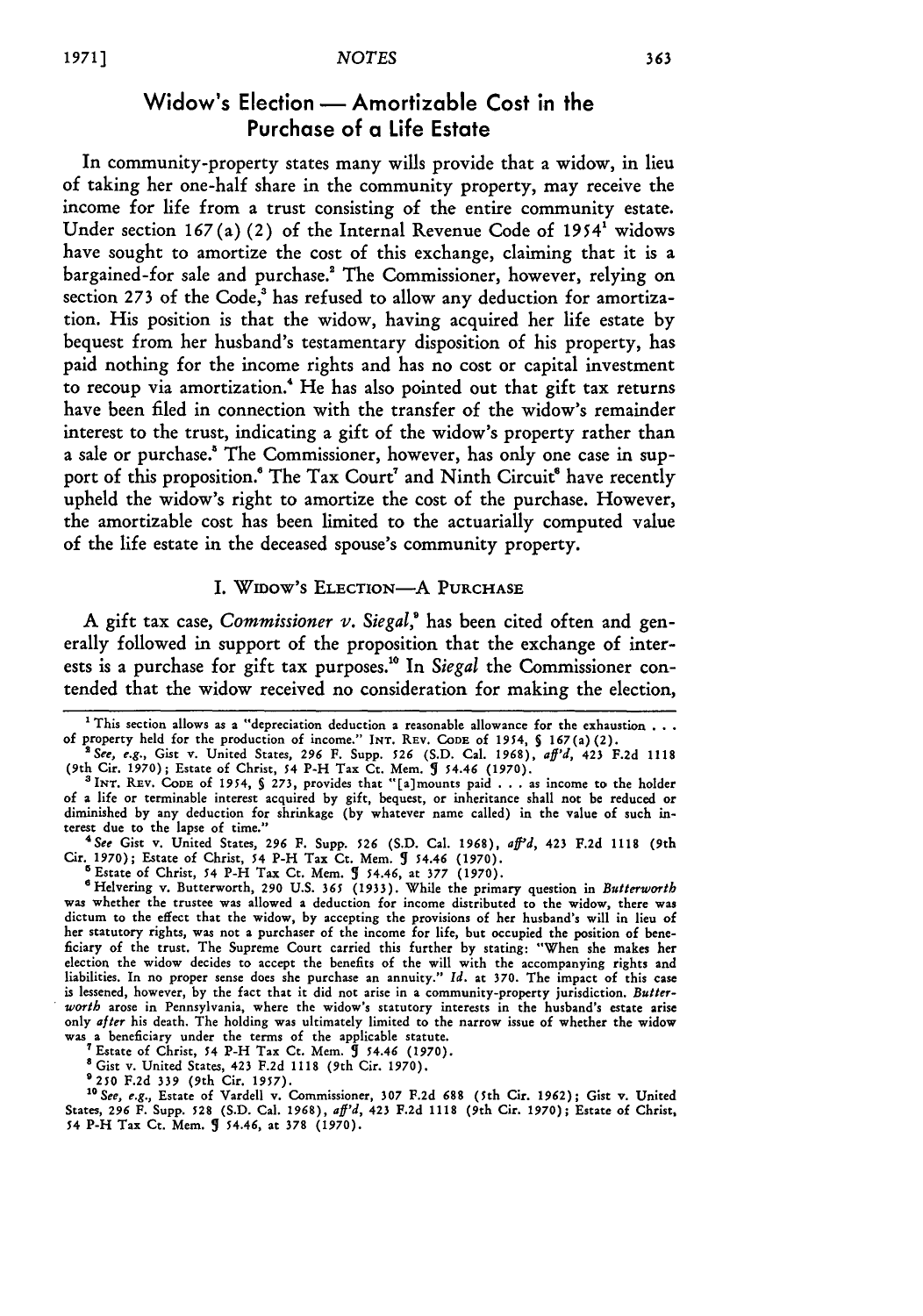and that the entire value of her community-property rights was a gift to the estate. By implication, this means that her acquisition of the life estate in all the community property was by bequest or inheritance rather than by purchase. The Ninth Circuit rejected this contention, stating that elections to take under a will by one of the spouses instead of property that he or she may be entitled to under state law have long been recognized as transactions in which the property surrendered is considered the consideration for the offer made in the will." In all instances the effect of the election is determined by the law of the state." Since under California law the interests of husband and wife in community property are declared to be "present, existing, and equal,"'" the court in *Siegal* ruled the widow had a vested interest in one half of the community property even before her husband's death. Thus, the value of the remainder interest surrendered was consideration for a life estate in the husband's community one-half which was received under the will.

For purposes of federal estate and gift taxes, it appears that the exercise of a widow's election where the estate consists entirely of community property is considered to be a bargained-for sale or exchange made for consideration, even though the value of the remainder interest given up has generally greatly exceeded the value of the life estate received and a gift tax, in most instances, has been paid on this excess." The husband's life estate is viewed as "consideration in money or money's worth" which reduces the taxable amount of the wife's disposition of her interests for *gift* and estate tax purposes.<sup>15</sup> The term "consideration in money or money's worth" appears in sections  $2036(a)^{16}$  and  $2043(a)^{17}$  (estate tax) and section  $2512(b)^{18}$  (gift tax) of the Internal Revenue Code of 1954. Its purpose is to give a credit for the amount received against a taxable gift or transfer.

While the existence of such "consideration" for gift and estate tax purposes does not require a holding that there has been a sale or exchange for income tax purposes, it appears the Tax Court<sup>19</sup> and Ninth Circuit<sup>20</sup> have extended this reasoning into the income tax field. The Tax Court reasoned that an exchange of interests is carried out primarily for the widow's own economic self-interest, and, therefore, considered it a bargained-for sale or purchase. The widow's election to transfer her share of the community property to the trust and to accept the benefits of the trust did not result from "charitable impulses or from a detached and disinterested generosity."'" It involved concern for her own economic well-

<sup>&</sup>lt;sup>11</sup> 250 F.2d at 340-41.<br><sup>12</sup> Morgan v. Commissioner, 309 U.S. 78 (1940).

<sup>&</sup>quot;Morgan v. Commissioner, **309** U.S. 78 (1940). **13CAL. CIv. CODE §** 161a (West 1954). *<sup>4</sup> See, e.g.,* Estate of Vardell v. Commissioner, **307 F.2d** 688 (5th Cir. **1962);** Commissioner v. Siegal, **250 F.2d 339** (9th Cir. **1957).** *is id.*

<sup>&#</sup>x27;6INT. REV. **CODE Of** *1954,* **S** 2036(a).

*<sup>17</sup> Id.* **§** 2043 (a).

*<sup>&#</sup>x27;8Id. §* **2512(b).**

<sup>&</sup>lt;sup>19</sup> Estate of Christ, 54 P-H Tax Ct. Mem. **J** 54.46 (1970).

**<sup>&</sup>quot;** Gist v. United States, 423 F.2d 1118 (9th Cir. 1970). **1 54** P-H Tax Ct. Mem. at 378.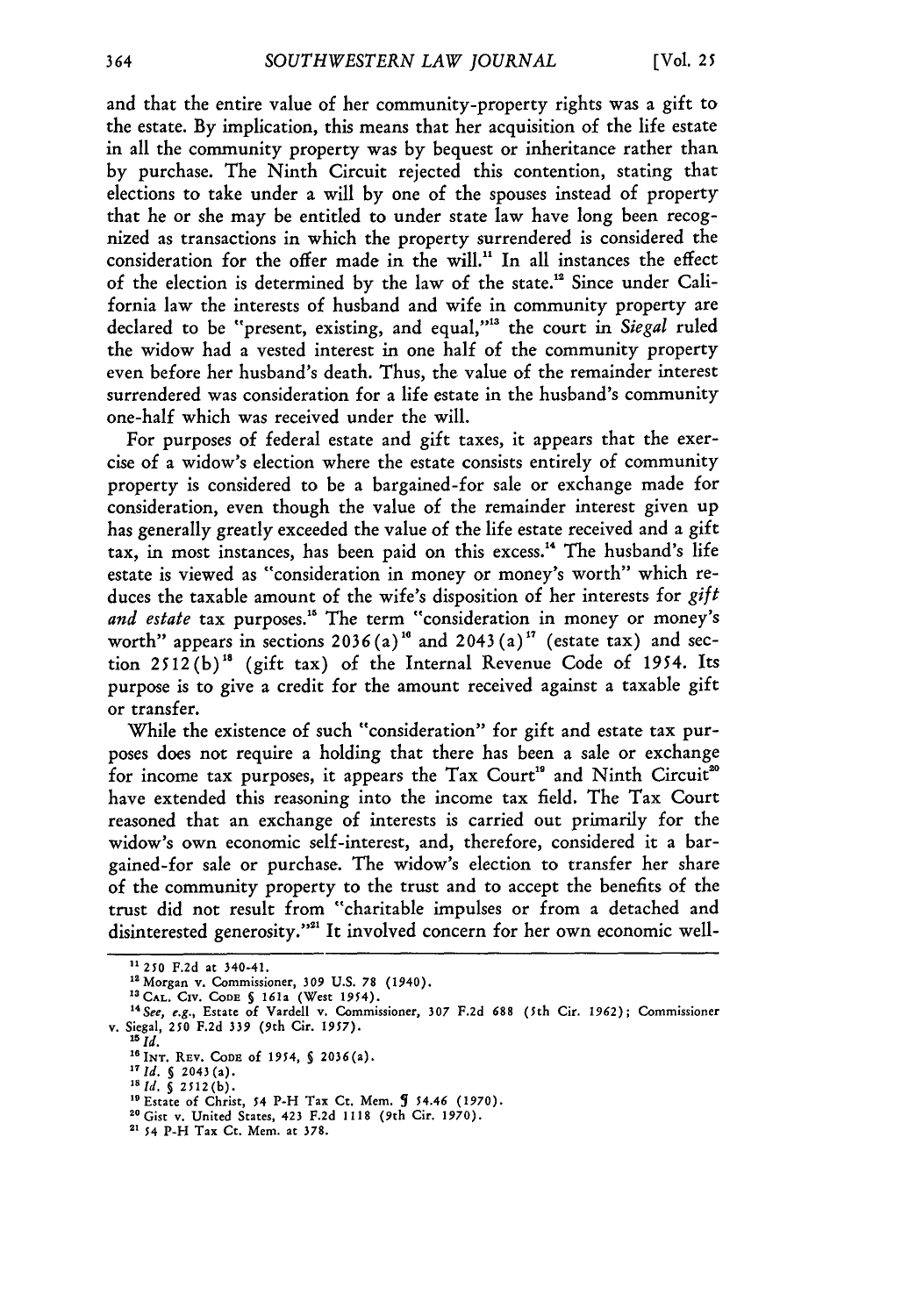#### *1971] NOTES*

being, which is the incentive for choosing to receive the income from the entire community. In response to the Commissioner's contention that gift tax paid by the widow is indicative of a donative intent and, therefore, constitutes a gift rather than a purchase, the Tax Court stated that it has long been recognized that donative intent is not a necessary element to subject a transfer to gift tax.<sup>22</sup>

The Ninth Circuit,<sup>23</sup> having adopted the district court's reasoning, felt simply that it was illogical in light of *Siegal* and *Estate of Vardell v. Commissioner*<sup>24</sup> to conclude that the widow's election was not a purchase. It believed that the creation of the life estate upon the exercise of the widow's election did not alter the fact that the widow may be a purchaser for value, as would one to whom she sold her life estate for cash.

#### II. AMORTIZATION

If the widow's election is considered to be a bargained-for sale or exchange, the question then arises whether the purchaser is entitled to amortization deductions based on the cost of acquiring the life interest in the deceased's portion of the community property transferred to the trust. The right to amortize in situations where an interest in an estate has been purchased appears to be unquestioned." In the leading case, *Bell* v. *Harri*son,<sup>26</sup> the taxpayer, who owned the remainder interest in a trust, purchased the life estate. The taxpayer contended that this was a capital expenditure wasting in value with time and that he should be entitled to recover his cost basis. The Government, however, took the position that the purchase of the life interest resulted in a "merger" of the two estates, and that for tax purposes, there was no life estate to amortize after the merger. Under this view the capital invested could only be recouped at the time of sale or other disposition. The Seventh Circuit, in deciding for the taxpayer, stated, **"** 'What he purchased **...** was a terminable estate and the termination of the estate will end all that he purchased.' "<sup>27</sup> In a similar situation, the Tax Court compared the problem to that of a purchaser of a lease, stating: "Nor can we perceive any difference in this respect between the purchase of a lease of a life interest and the purchase of the life interest itself. In both cases the interest is terminable and exhaustible for income tax-purposes."<sup>28</sup> The Internal Revenue Service acquiesced to amortization of the purchase price of a life estate after the decisions of *Commissioner v. Fry<sup>29</sup>* and *Bell*.<sup>30</sup> In its acquiescence, the Service noted that "the transactions in these cases appear to be bona fide and without a tax

**"9** 283 F.2d **869** (6th Cir. **1960).**

<sup>&</sup>lt;sup>22</sup> See, e.g., Commissioner v. Wemyss, 324 U.S. 303 (1945).

<sup>&</sup>lt;sup>23</sup> Gist v. United States, 423 F.2d 1118 (9th Cir. 1970).

**<sup>24307</sup> F.2d 688** (5th Cir. **1962).**

*<sup>&</sup>quot;See* Rev. Rul. 62-132, 1962-2 CUM. **BULL.** 73.

<sup>&</sup>lt;sup>26</sup> 212 F.2d 253 (7th Cir. 1954).

<sup>&</sup>lt;sup>27</sup> *Id.* at 254.

<sup>&</sup>lt;sup>28</sup> Keitel v. Commissioner, 15 B.T.A. 903, 907 (1929).

**<sup>3&#</sup>x27;** 212 F.2d **253** (7th Cir. 1954).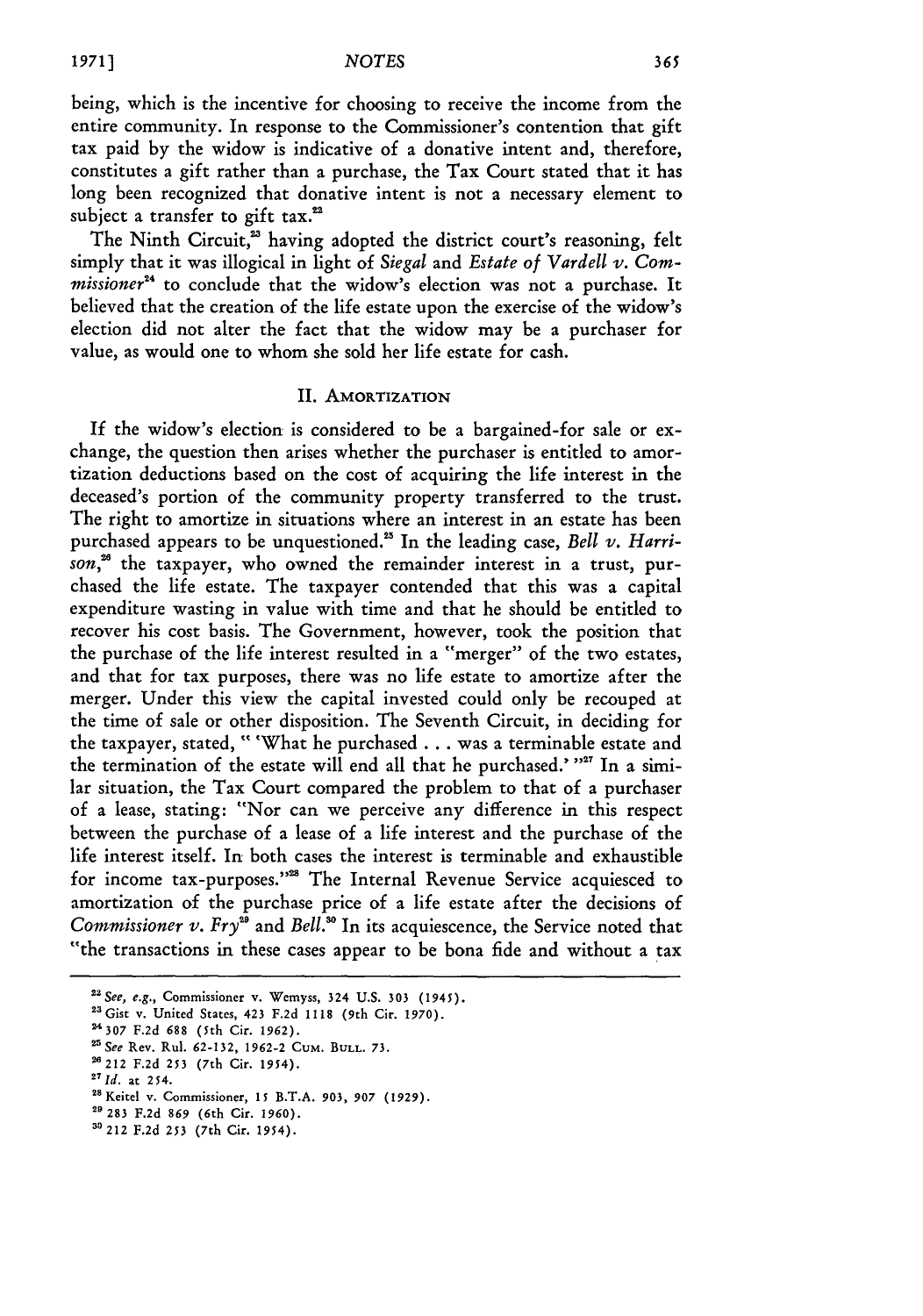avoidance motive. These cases will be followed in the disposition of other cases in which the facts are substantially the same."'

Until recently the valuation of amortization cost in the purchase of a life estate through the widow's election method has been untested in court.<sup>33</sup> However, in *Estate of Christ<sup>33</sup>* and *Gist v. United States*<sup>34</sup> this is specifically defined. In *Christ* the widow claimed as the cost of the life estate the difference between the value of the remainder interest surrendered and the life estate received, while in *Gist* the widow tried to use the value of the entire life estate. The Ninth Circuit and the Tax Court held that the cost should be limited to the value of the spouse's life estate received by the widow. The amount by which the widow's remainder interest exceeds this value is considered a gift and is not used in computing the cost. In *Christ* the Tax Court reasoned that the remainder value of the widow's community interest should not be included in her cost, since at her death the remaindermen would be entitled to it. The remainder interest would not be reduced or exhausted by the widow, because she has no control over it under the terms of the election agreement. The district court in *Gist* felt that the taxpayer was resorting to a legal fiction in assuming that she had sold all of her community-property interest in return for a life interest in all the community property. The district court stated that "[w]hile it is true that plaintiff could have purchased a commercial annuity with her share of the community and amortized its cost over her lifetime, this she did not do."<sup>38</sup> The taxpayer already owned the life estate in her own community property and in no way could it be said she exchanged it and re-purchased it.'

#### III. **CONCLUSION**

A look into this area cannot be made without reference to the related gift and estate tax problems that arise whenever this election method is used.<sup>37</sup> Briefly, in community-property states such as Texas<sup>38</sup> and California, the widow's-election estate plan has become popular because of the possible estate tax savings at the time of the widow's subsequent death. A well-drafted widow's election may allow the wife's community-property interest to pass at her death with a reduced estate tax or with no estate tax, according to the facts in each case.<sup>39</sup> Such a will may also permit the

*<sup>55</sup> Id.* at **254.** " Gist v. United States, **296** F. Supp. *526* **(S.D.** Cal. **1968),** *aff'd,* 423 **F.2d 1118** (9th **Cit. 1970). <sup>33</sup>***54* **P-H Tax Ct.** Mem. **1** *54.46* **(1970).**

<sup>34423</sup> **F.2d 118 (9th** Cir. **1970).**

**a296 F.** Supp. **at 529.**

The value **of the** life **estate** and remaider interests **are** computed **by the use** of Table **1** of **Treas.** Reg. *S* **20.2031-7(f) (1971).** To compute **the** annual amortization deduction, **the** actuarial value **of the life estate transferred to the** taxpayer is divided **by** the remaining life expectancy **of the** taxpayer in **terms** of **years.**

<sup>&</sup>lt;sup>37</sup> For a thorough discussion of estate and gift tax problems involving the widow's election, see Comment, The Widow's Election-A Study in Three Parts, 15 Sw. L.J. 85, 144-65 (1961).<br><sup>38</sup> The effect in Texas of the widow's election on the community property will be the same as

in California, since each spouse has **a** vested interest in **one** half of **the** community **property. Dakan** v. Dakan, **125** Tex. **305, 83 S.W.2d 620 (1935).**

<sup>&</sup>quot; *See* **Comment,** *supra* **note 37, at** *156.*